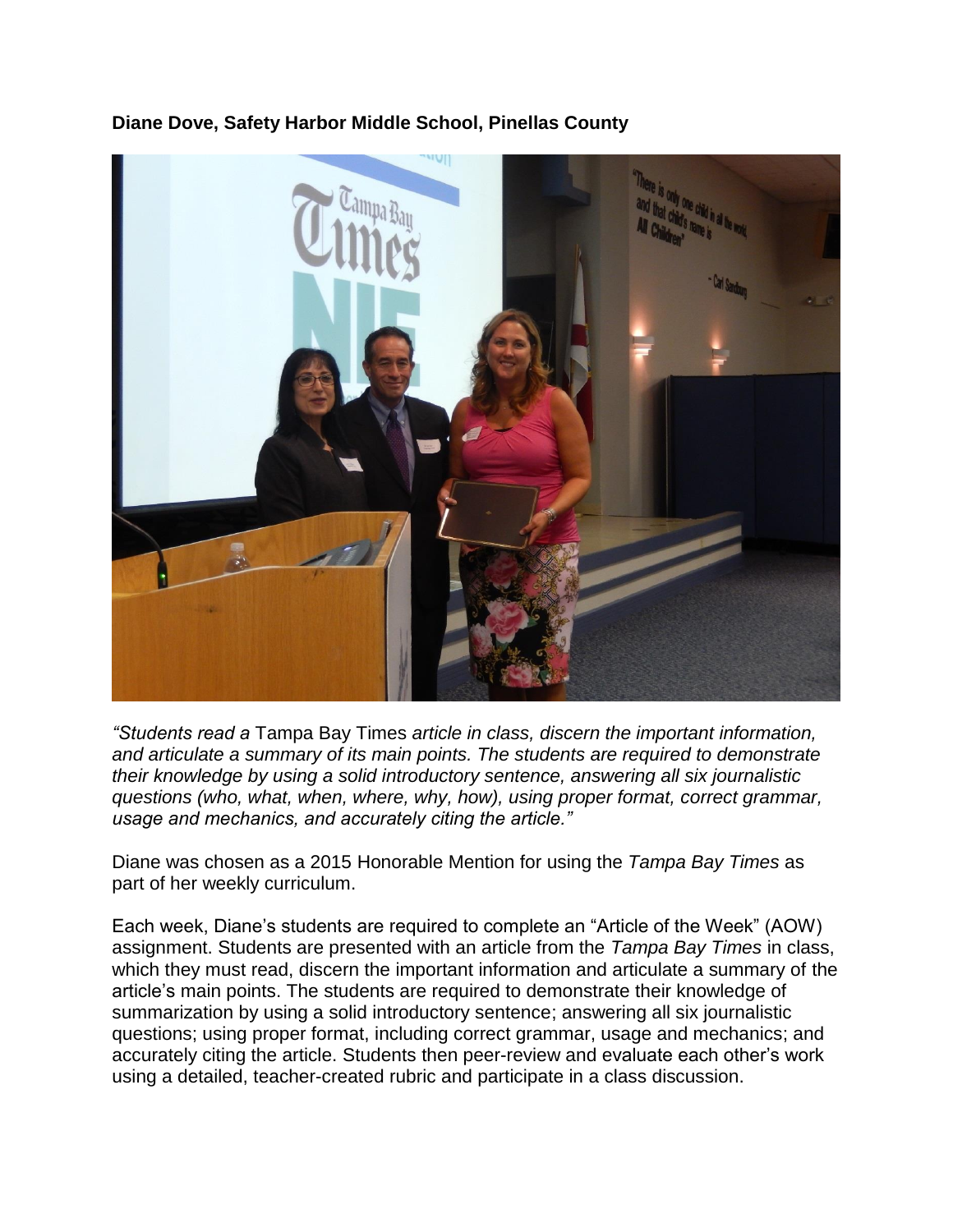Diane finds that this activity often leads to curiosity and questions about local, national and international current events. The "Article of the Week' assignment has enhanced student learning by providing students opportunities to write routinely on informational text. The goal of the assignment is to not only have students demonstrate their understanding of the main idea of an article, but also to synthesize their own ideas about the world.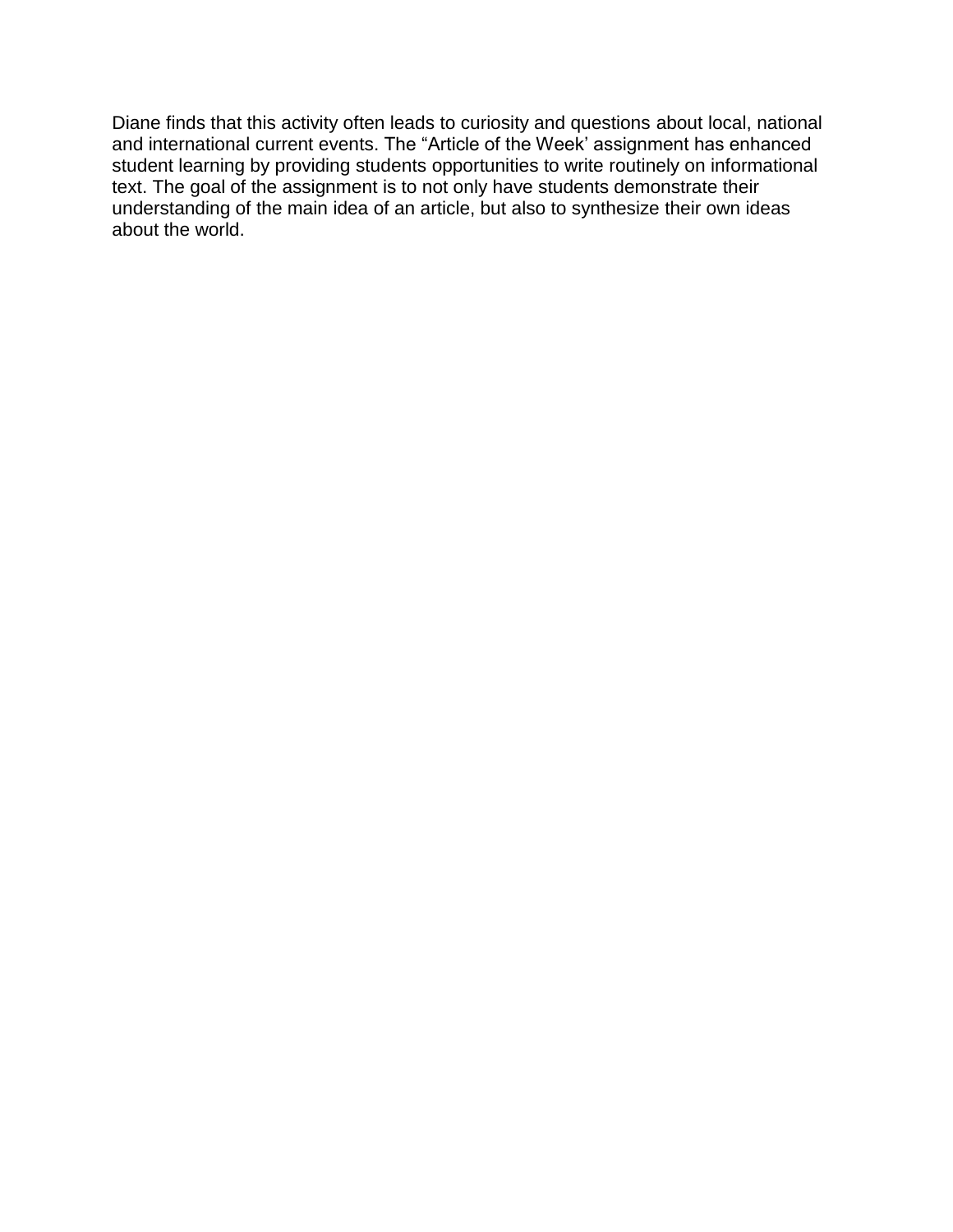| <b>Criteria</b>                                                              | 4                                                                                                                                                                                                                                              | 3                                                                                                                                                                                                                                                                                                                | $\overline{2}$                                                                                                                                                                                                                                                | 1                                                                                                                                                               |
|------------------------------------------------------------------------------|------------------------------------------------------------------------------------------------------------------------------------------------------------------------------------------------------------------------------------------------|------------------------------------------------------------------------------------------------------------------------------------------------------------------------------------------------------------------------------------------------------------------------------------------------------------------|---------------------------------------------------------------------------------------------------------------------------------------------------------------------------------------------------------------------------------------------------------------|-----------------------------------------------------------------------------------------------------------------------------------------------------------------|
| Introductory<br>sentence                                                     | One complete<br>sentence. Accurately<br>presents the main<br>idea of the article.<br>Sentence presents<br>more than just the<br>topic of the article.<br>Reader understands<br>main idea of article<br>without needing to<br>read the article. | One complete<br>sentence. Sentence<br>presents topic of<br>article. Attempt is<br>made to describe<br>main idea of article,<br>but the description is<br>incomplete or<br>inaccurate. Reader<br>understands topic of<br>article, but only has<br>a vague<br>understanding of the<br>main idea of the<br>article. | One complete<br>sentence. A topic or<br>subject in the article<br>is mentioned. No<br>attempt is made to<br>describe main idea<br>of the article. Reader<br>understands a topic<br>of the article, but<br>cannot identify the<br>main idea of the<br>article. | Sentence is not a<br>complete sentence.<br>$-OR-$<br>Sentence does not<br>include topic or main<br>idea of the article.                                         |
| <b>Summary</b><br><b>Content</b><br>(Who, What,<br>When, Where,<br>How, Why) | *All 6 journalistic<br>questions are<br>answered correctly.<br>Reader feels as<br>though they have<br>read the article<br>themselves.                                                                                                          | *4-6 journalistic<br>questions are<br>answered correctly.<br>Reader can identify<br>most of the main<br>points of the article.                                                                                                                                                                                   | *2-4 journalistic<br>sentences are<br>answered correctly.<br>Reader's knowledge<br>of main points of<br>article is limited.                                                                                                                                   | *2 or less journalistic<br>questions are<br>answered correctly.<br>Reader has difficulty<br>identifying most of<br>the main points of<br>the article.           |
| <b>Summary</b><br><b>Style</b>                                               | Includes at least 6 or<br>more complete<br>sentences.<br>-AND-<br>Entire summary<br>written in the 3<br>person (no opinions,<br>no "l" statements, do<br>not include quotes)                                                                   | Includes at least 6<br>complete sentences.<br>-AND-<br>Parts of summary<br>are NOT written in<br>the 3 <sup>rd</sup> person                                                                                                                                                                                      | Includes at least<br>5complete<br>sentences.<br>-AND-<br>Entire summary<br>written in the $3^{\text{rd}}$<br>person (no opinions,<br>no "I" statements)                                                                                                       | Includes at least 4<br>complete sentences.<br>-AND-<br>Parts of summary<br>are NOT written in<br>the 3 <sup>rd</sup> person                                     |
| <b>Typed Format</b><br>5 requirements<br>(MLA)<br>Must be typed              | All 5 requirements<br>are met:<br>1. Seahawk 8<br>heading: centered<br>left, full name, date,<br>period, real<br>signature on the<br>right<br>2. Title of article<br>3. Double spaced<br>4.12 Font<br>5. Times New<br>Roman                    | 4 of the typed format<br>requirements are<br>met                                                                                                                                                                                                                                                                 | 3 of the typed format<br>requirements are<br>met                                                                                                                                                                                                              | 1-2 of the typed<br>format requirements<br>are met                                                                                                              |
| G.U.M.<br>Grammar,<br>Usage, &<br><b>Mechanics</b>                           | Sophisticated and<br>consistent com-<br>mand of Standard<br>English, free of<br>spelling,<br>capitalization, and<br>usage errors, few, if<br>any, errors in<br>punctuation                                                                     | Number and type of<br>errors not suf-<br>ficient to interfere<br>with meaning,<br>consistent command<br>of Standard<br>English, few, if any,<br>spelling,<br>capitalization,<br>or usage errors                                                                                                                  | Number and type of<br>errors interfere<br>somewhat with<br>meaning, some<br>command of<br>Standard<br>English, few<br>spelling,<br>capitalization,<br>or usage errors                                                                                         | Number and type of<br>errors interfere with<br>meaning, little<br>command of<br>Standard<br>English, several<br>spelling,<br>capitalization,<br>or usage errors |